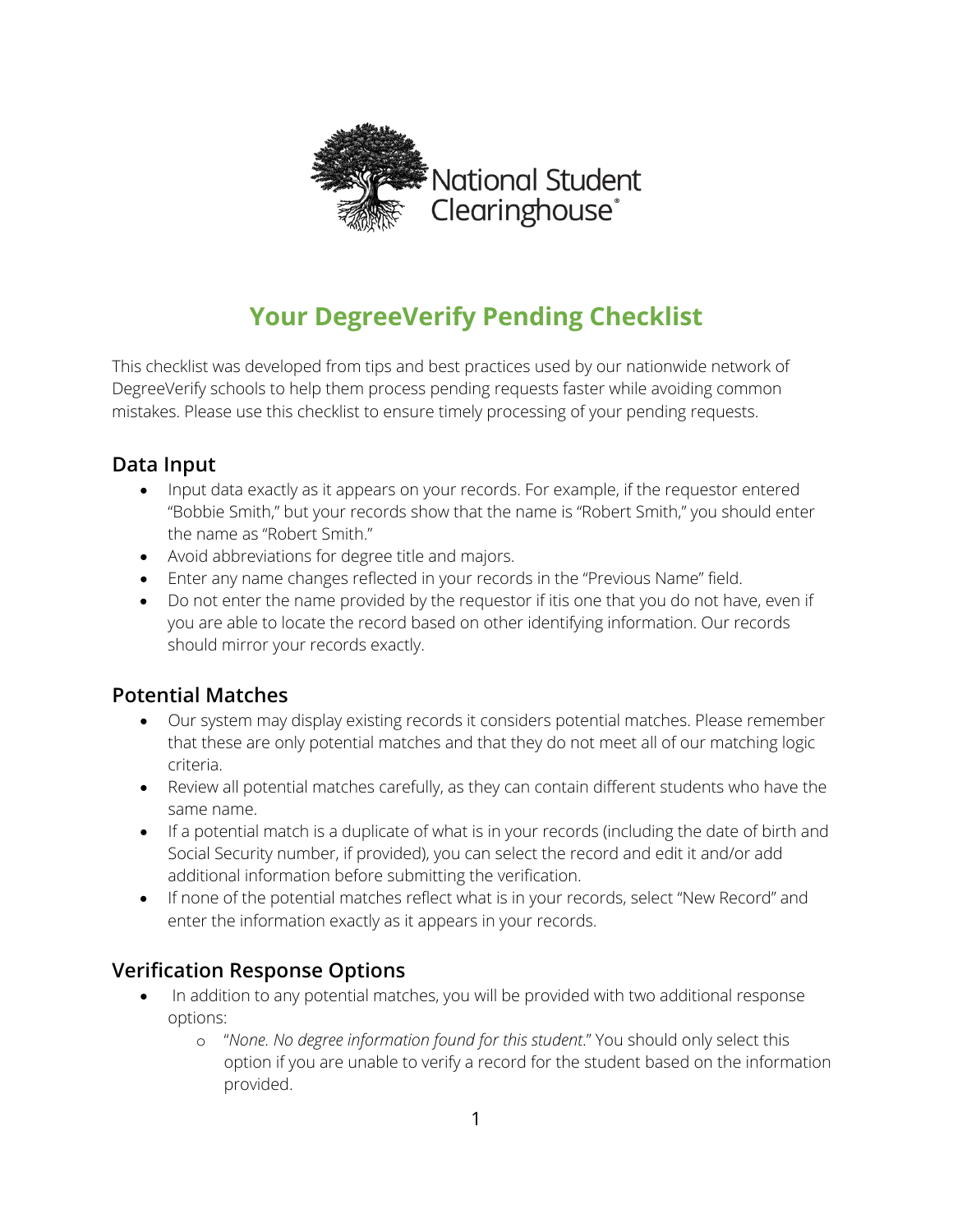

o *"New record."* This option allows you to provide degree information and, if a degree was not awarded, dates of attendance only.

# **Requests Dates of Attendance Only**

- If the request or orders a degree verification and a degree has not been awarded, please confirm the student's dates of attendance on the request, if applicable.
- To confirm a request with dates of attendance only, select "New Record." On the following page, check "No degree awarded." This will allow you to complete the verification with dates of attendance only.

#### **Additional Degrees for the Same Student**

- When verifying a request for a student who has obtained more than one degree, please input the degrees separately.
- After you enter the student's first degree, you can add additional degrees.
- Once the first degree is added, click "Next" to submit any additional degrees. After all degrees have been entered, click "Submit." (This process applies to the potential matches as well.)

#### **School Awarding Degree Field**

• This field is not intended for the school's official name. This is where you can enter information such as "School of Nursing," "John Smith School of Business," or "College of Arts and Humanities."

#### **Comments**

- Comments can be entered for any transaction that has a "Pending School Research" status. Any comments you provide are sent to the requestor, but will not be stored with the record (if one is provided).
- Do NOT include any personal identifying information or additional credentials earned by the student in your comments.
- The Clearinghouse does not edit the comments that you provide.

#### **Matching Logic**

- When completing a verification request or adding a degree record, please provide the student's date of birth or SSN, if available.
- Providing the date of birth and SSN increases the likelihood that future requests will be instantly verified (eliminating the need for your school to research it).
- The Clearinghouse does NOT verify for requestors the student SSN or date of birth that they have entered.